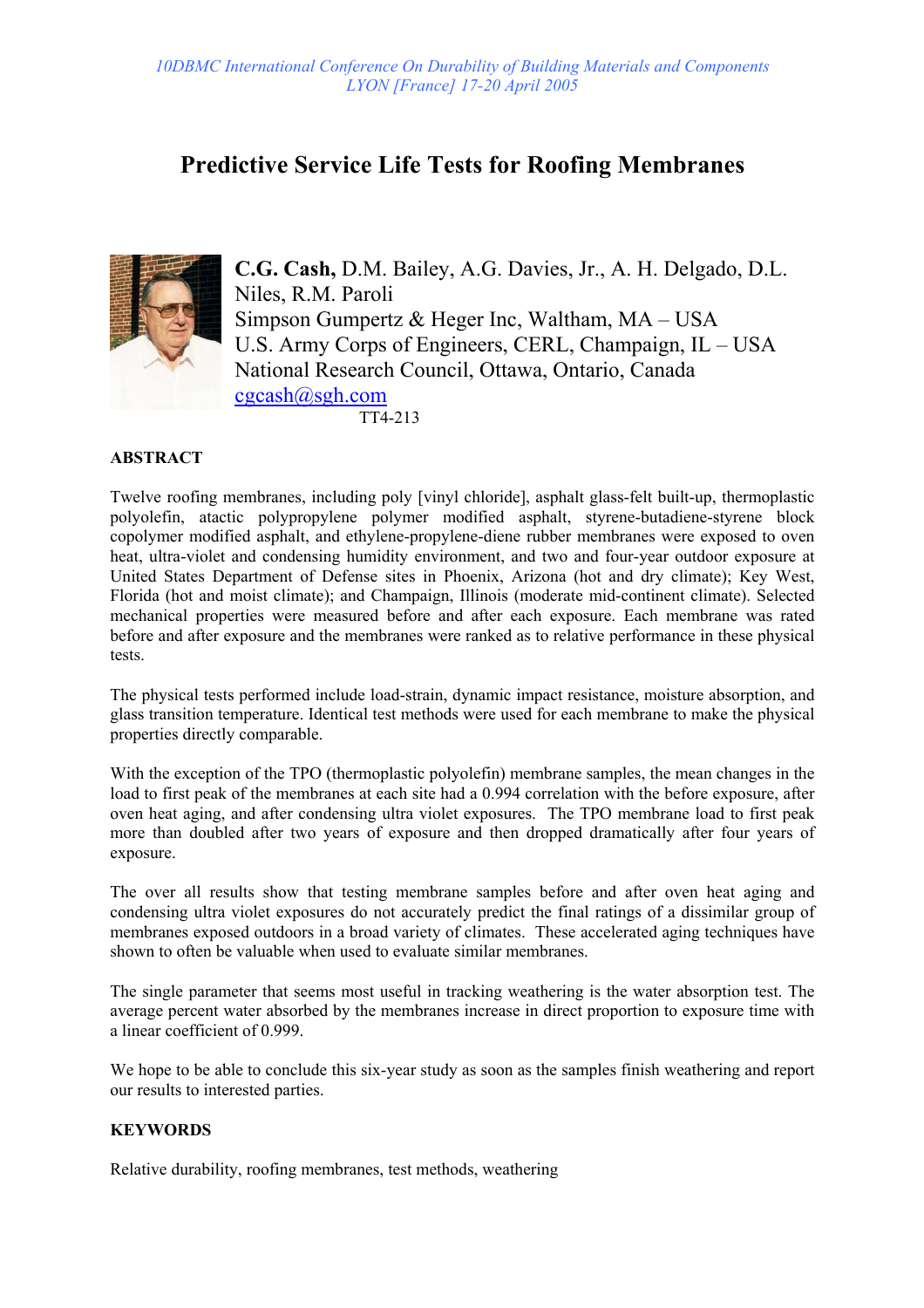#### **INTRODUCTION**

This research continues the work previously reported (Cash et al 1993, 2001, 2004 and Bailey et al 2002, 2003). We measured selected mechanical properties and the glass transition temperature of 12 roofing membranes before and after two-year and four-year outdoor exposure at Phoenix, Arizona, Key West Florida, and Champaign, Illinois. We report the unexposed and the exposed data. We used a rating system to enable us to include all the diverse physical values measured (such as tensile load at first peak, water absorption, glass transition temperature, and impact resistance) into a single value for each pre-exposure membrane and each post-exposure membrane modified by the change exhibited after exposure. We then ranked the membranes from the "best" to the "worst" in each exposure used.

#### Membranes tested

Table 1 lists the 12 popular membranes that are at the core of this on-going study. With the exception of some polymer-modified membranes that were prepared by the manufacturer, the multi-ply bituminous membranes were prepared in the laboratory under controlled conditions.

| Sample    | Description                                                | Sample | Description                                          |  |
|-----------|------------------------------------------------------------|--------|------------------------------------------------------|--|
| A         | TPO - thermoplastic polyolefin                             | G & H  | APP - atactic polypropylene - 2 ply                  |  |
| B         | PVCa - poly [vinyl chloride] alloy                         |        | polymer modified asphalt                             |  |
| C & D     | Asphalt-glass fiber felt BUR - 3 ply<br>with steep asphalt | J & K  | EPDM - ethylene-propylene-diene<br>terpolymer rubber |  |
| $E$ & $F$ | SBS - styrene-butadiene-styrene                            | L & M  | <b>PVC</b> - reinforced PVC                          |  |
|           | 2 ply - polymer modified asphalt                           |        | poly [vinyl chloride]                                |  |

**Table 1. Membrane sample designators and descriptions.** 

#### Test methods

**For a given test, the same personnel tested all the samples using the same equipment under identical conditions in an effort to avoid some of the errors inherent in testing. Table 2 lists the test methods used to measure the parameters we selected.** 

| Parameter                                                   | <b>ASTM</b> Method              | <b>Test Conditions</b>                                                                                                    |
|-------------------------------------------------------------|---------------------------------|---------------------------------------------------------------------------------------------------------------------------|
| Load-strain properties<br>Load at first peak                | D <sub>2523</sub>               | $25 \text{ mm}$ (1 in.) wide strips, 100 mm (4 in.) jaw<br>gap, $0.85$ mm/s $(2 \text{ in/min})$ extension, $23\text{oC}$ |
| Elongation                                                  |                                 | $(73oF)$ .                                                                                                                |
| Energy to first peak<br>Water absorption                    | D <sub>570</sub>                | 1 week in water $\omega$ 60oC (140oF).                                                                                    |
| Glass transition temperature<br>Dynamic puncture resistance | DMA(D6382)<br>D <sub>5635</sub> | Change in free volume.<br>$-18$ oC (0oF).                                                                                 |
| Thermal expansion                                           | <b>TMA</b>                      | $-20$ (-40F) to 90 oC (1940F).                                                                                            |

Legend: DMA=dynamic mechanical analysis; TMA=thermo mechanical analysis

**Table 2. Test methods and test conditions used for these evaluations.** 

#### Accelerated exposures

TT4-213, Predictive Service Life Tests for Roofing Membranes, C.G. Cash, D.M. Bailey, A.G. Davies, Jr., A. H. Delgado, D.L. Niles, R.M. Paroli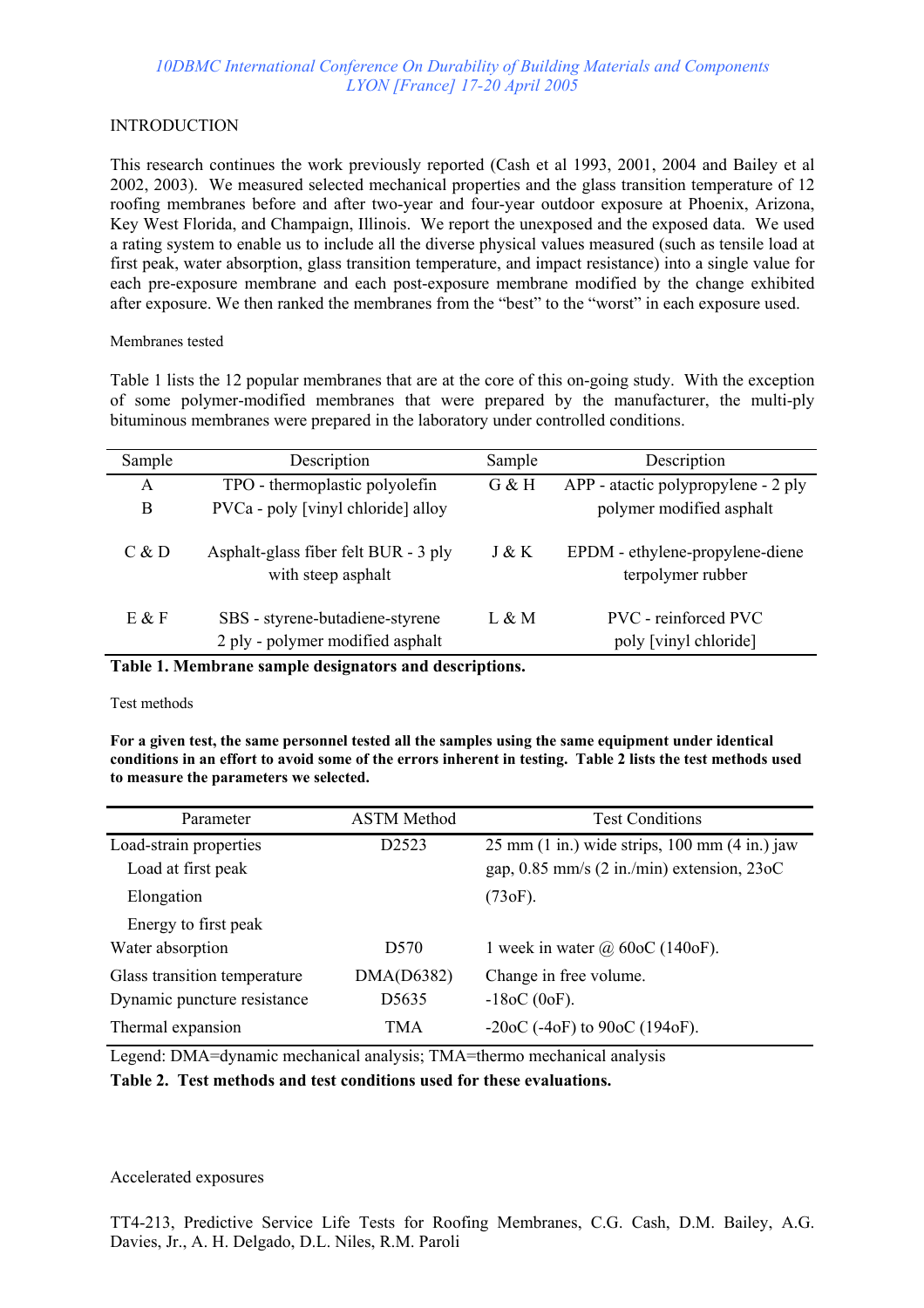As previously reported (Bailey et al 2003), we tested pre-exposure samples before and after heat conditioning in a forced draft oven at 70ºC (158ºF) for 28 days, and before and after 1500 hours of cycles of 20 hours of ultra-violet light at 60ºC (140ºF) and 2 hours of condensing humidity.

#### Rating method

We used an arbitrary rating system to estimate the physical condition of each sample. We rated the "best" sample in each test as "100" and the "worst" as "0". As examples: the sample with the greatest tensile strength was rated "100"; the weakest sample was rated "0"; and all the other samples rated linearly in between these extremes. The sample with the highest water absorption was rated "0"; the sample that absorbed the least water was rated "100". We averaged the ratings for each parameter to get a single rating for each sample without using any weighting factors. Table 3 shows the ratings the unexposed samples. These ratings are different from those reported earlier (Bailey et al 2003) because two of the tests, cyclic fatigue and static puncture resistance were not performed on the samples after outdoor exposure. These two tests showed little change in our previous work.

| Sample        | Rating | Sample       | Rating | Sample        | Rating |
|---------------|--------|--------------|--------|---------------|--------|
| A TPO         | 31     | E SBS        | 35     | <b>J EPDM</b> | 71     |
| <b>B</b> PVCa | 43     | F SBS        | 69     | <b>K EPDM</b> | 68     |
|               |        |              |        |               |        |
| C BUR         | 28     | <b>G</b> APP | 45     | L PVC         | 52     |
| <b>D BUR</b>  | 37     | H APP        | 55     | M PVC         |        |

**Table 3. Ratings for unexposed samples.** 

We rated the change due to exposure. We rated a parameter "100" when a change was not statistically significant and "0" for the parameter that showed the greatest change. We averaged these change ratings with the pre-exposure ratings to obtain the post-exposure rating for each sample after each exposure. We then averaged the pre-exposure rating with the two-year change and the four-year change ratings to find the final rating for the four-year exposure. We then ranked these membrane samples from the one with the highest to the membrane with the lowest rating at each outdoor exposure location.

### **RESULTS**

Space limitations preclude publication of the testing details; the final ratings of each membrane are shown in Table 4. The performances of the membranes in the various parameters tested are discussed in individual paragraphs. Composite ratings: M PVC, H APP, and L PVC are in the top quartile of the rankings at Phoenix and Key West. Samples G APP, M PVC, and H APP are the top quartile of the samples exposed in Champaign.

Samples A TPO, J EPDM, and C BUR occupy the lowest quartile of the samples exposed at Phoenix. Samples H APP, and both BUR samples are at the bottom of the samples exposed at Key West. Samples A TPO, B PVCa, and F SBS were lowest in ranking of the exposures made at Champaign.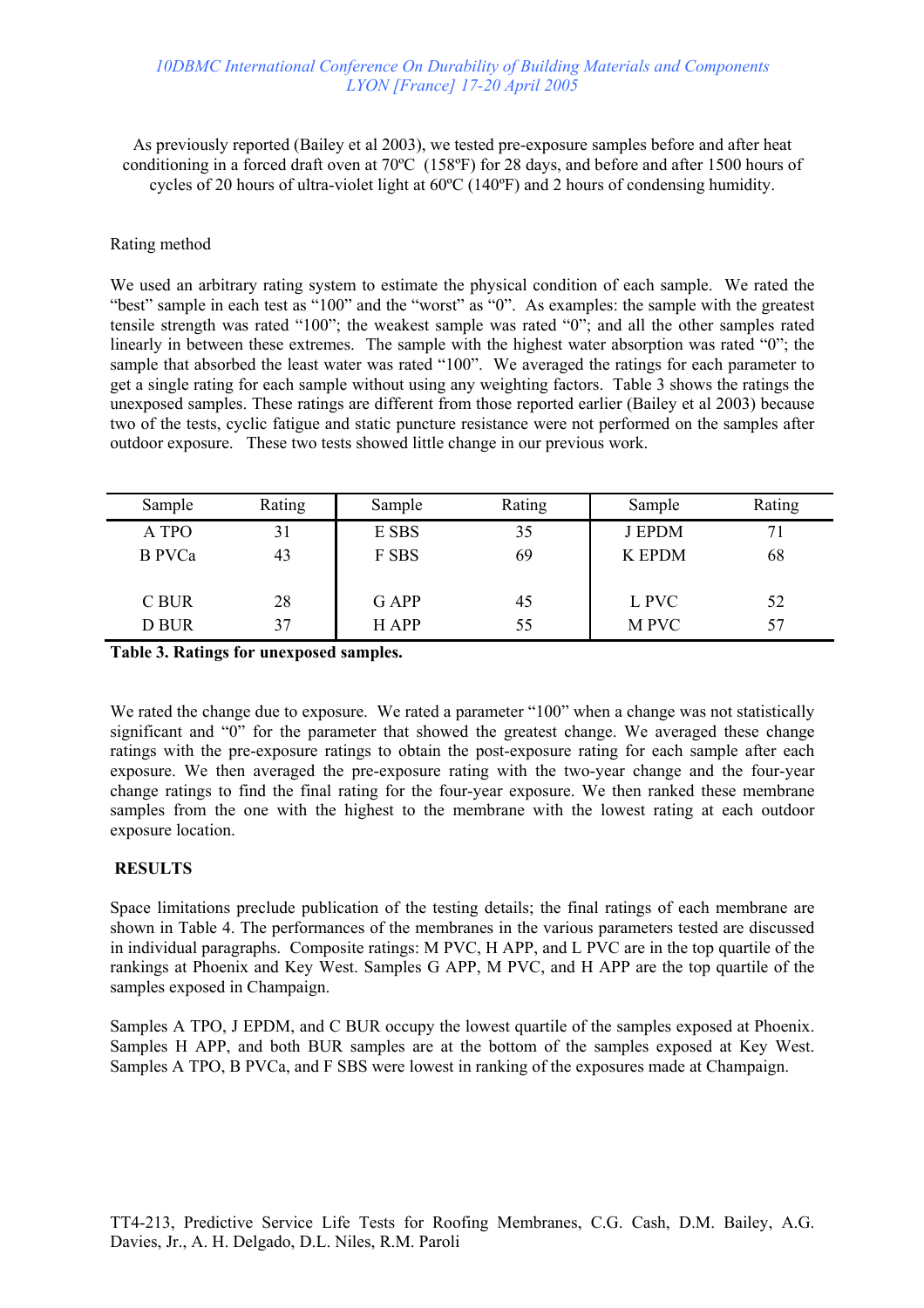| Phoenix       |        | Key West      |        | Champaign     |        |
|---------------|--------|---------------|--------|---------------|--------|
| Sample        | Rating | Sample        | Rating | Sample        | Rating |
| M PVC         | 83.9   | M PVC         | 82     | G APP         | 80.1   |
| H APP         | 78.7   | G APP         | 78.6   | M PVC         | 78.7   |
| L PVC         | 78.6   | L PVC         | 77.7   | H APP         | 75.9   |
| F SBS         | 77.89  | <b>K EPDM</b> | 77     | <b>J EPDM</b> | 73.4   |
| G APP         | 77.9   | <b>J EPDM</b> | 74.9   | L PVC         | 71.1   |
| <b>K EPDM</b> | 74.6   | F SBS         | 73.6   | C BUR         | 71.1   |
| E SBS         | 72.6   | <b>B</b> PVCa | 73     | <b>K EPDM</b> | 69.4   |
| <b>B</b> PVCa | 71.9   | E SBS         | 70     | D BUR         | 68.9   |
| <b>D BUR</b>  | 66.3   | A TPO         | 66.7   | E SBS         | 68.3   |
| A TPO         | 65.4   | H APP         | 65.7   | A TPO         | 67.6   |
| <b>J EPDM</b> | 59.4   | D BUR         | 64.7   | <b>B</b> PVCa | 67.1   |
| C BUR         | 54.3   | C BUR         | 62.7   | F SBS         | 61.7   |
| Mean          | 71.8   | Mean          | 72.2   | Mean          | 71.1   |

**Table 4. Relative ratings for each membrane after four years of outdoor exposure.** 

**Load to first peak** - These data show different weathering patterns. The load-to-peak of the TPO and BUR membranes' increase during the first two years of exposure and then decrease after four years of exposure. In particular, the TPO membranes strength increased an average of 112% after two years of exposure, then lost ~40% of that after two more years of exposure. The load-to-first-peak of the TPO membrane exposed at Key West for two years showed the greatest change.

The PVCs, APPs, and SBSes membranes show a relatively linear decline in strength with exposure time. The changes in average values were modest and may not be statistically significant, but the trend lines are quite linear – some with a least squares regression coefficient of up to 0.998 and one even of 1.0.

The average load-to-peak for EPDM specimens forms a trend line with a slight increase in strength with time of exposure – again, these differences may not be statistically significant.

The changes in load-to-peak were quite consistent with each other (with the exception of the change shown by TPO – mentioned previously). The changes varied with time – not exposure location. There is a 0.994 coefficient of correlation between the average of the unexposed, heat exposed and UV exposed ratings with the average rating for the membranes after four years exposure at all three locations.

**Strain to first peak** - These data show the BUR membranes and the TPO membrane tend to slightly increase their elongation-at-first-peak after two years of exposure and then decrease thereafter. The balance of the membranes' average elongation declined linearly - the least squares regression coefficients range from 0.940 to 1.0. We found no significant correlation between the average of the unexposed, heat exposed, and UV exposed strain ratings and the average strain rating of the membranes exposed to the weather for four years.

**Energy to first peak** - These data show the energy-to-first-peak increases after two years of exposure for the TPO, BURs, and the EPDMs; it drops off in the fourth year of exposure. The balance of the membranes shows a linear decline in the energy-to first peak with age at each location. The regression coefficient ranges from 0.931 to 1.0. Again, we found no correlation between the average of the ratings of the unexposed, heat exposed, and UV exposed "energy" ratings and the average "energy" ratings of the samples exposed to the weather for four years.

TT4-213, Predictive Service Life Tests for Roofing Membranes, C.G. Cash, D.M. Bailey, A.G. Davies, Jr., A. H. Delgado, D.L. Niles, R.M. Paroli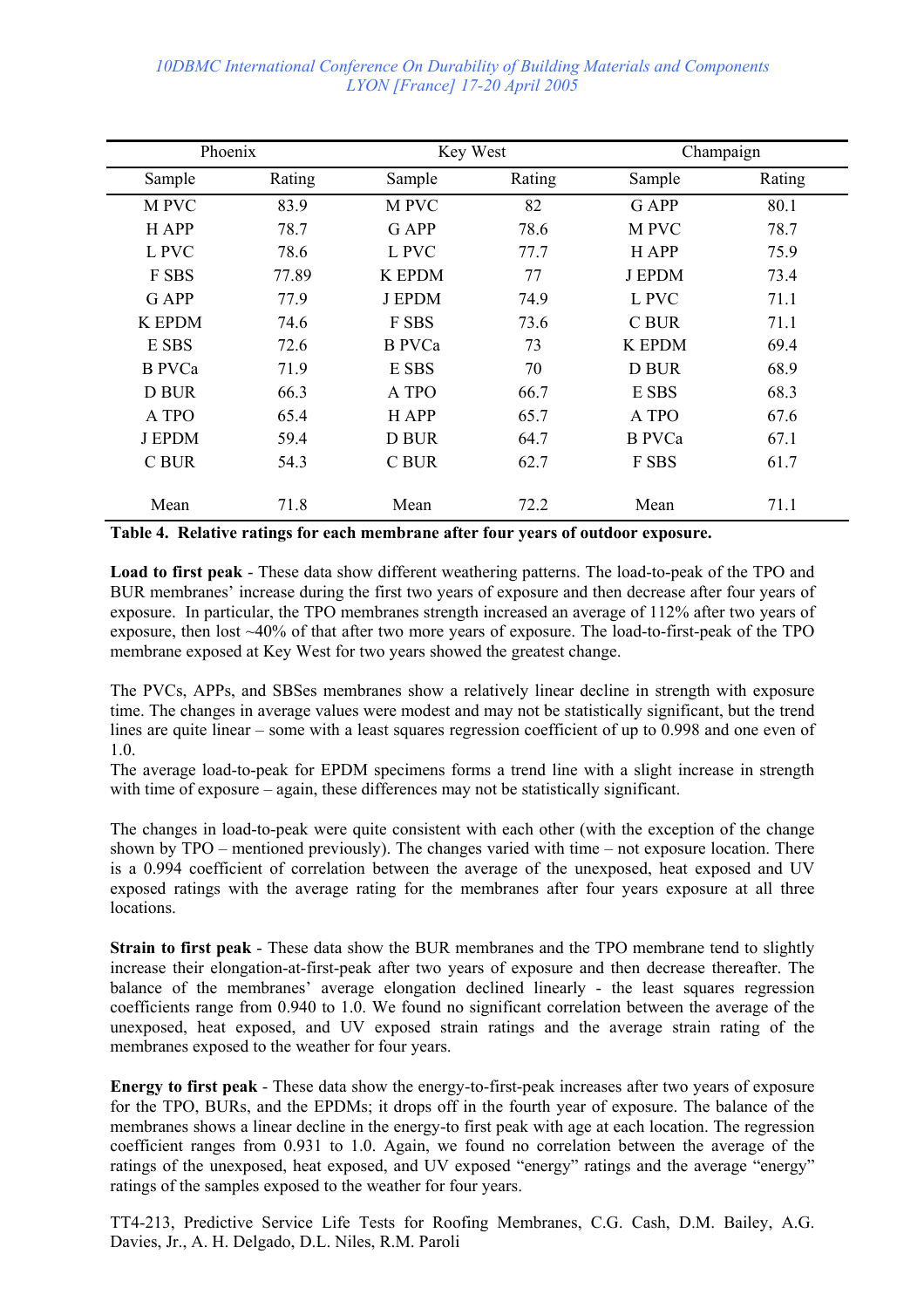Water absorption - These data show that the water absorption increases as the weather exposure increases. These increases, for the average of each type of membrane, are linear with exposure time, with coefficients of correlation ranging from 0.82 for EPDM samples and coefficients in excess of 0.99 for the other membranes.. The samples exposed in Phoenix show the greatest increase; the samples exposed in Champaign the least increase. This water absorption test seems to be the most useful in tracking the weathering path of organic membrane samples. We found no correlation between the pre-exposure, heat exposure or condensing ultra violet exposure and the ratings on samples exposed for four years.

**Thermal expansion** - These data show the thermal expansion coefficient declines as the samples are aged outdoors. The average decline in the thermal expansion coefficient is roughly the same for thee exposure sites, and the decline is relatively linear. There is no correlation between these four-year exposure test data and the accelerated test data performed earlier.

**Glass transition -** These data show the glass transition temperature gets higher for many of the membranes as they weather. The TPO, PVCs, and BURs show linear increases of approximately 1ºC per year. At this time, age causes little change in the glass transition point of the other membranes. Of special note – we were unable to cut the small specimens required for this test from sample BUR D because the membrane crumpled into dust.

**Dynamic puncture resistance -** On the average, puncture resistance tends to increase with outdoor exposure time, but many samples show an increase in puncture resistance after two years of exposure, followed by a decline in resistance after four years of exposure. This probably related to the tensile strength that shows an increase after two years of exposure, followed by a decline after four years. There is no direct correlation between tensile strength and dynamic puncture resistance in these samples.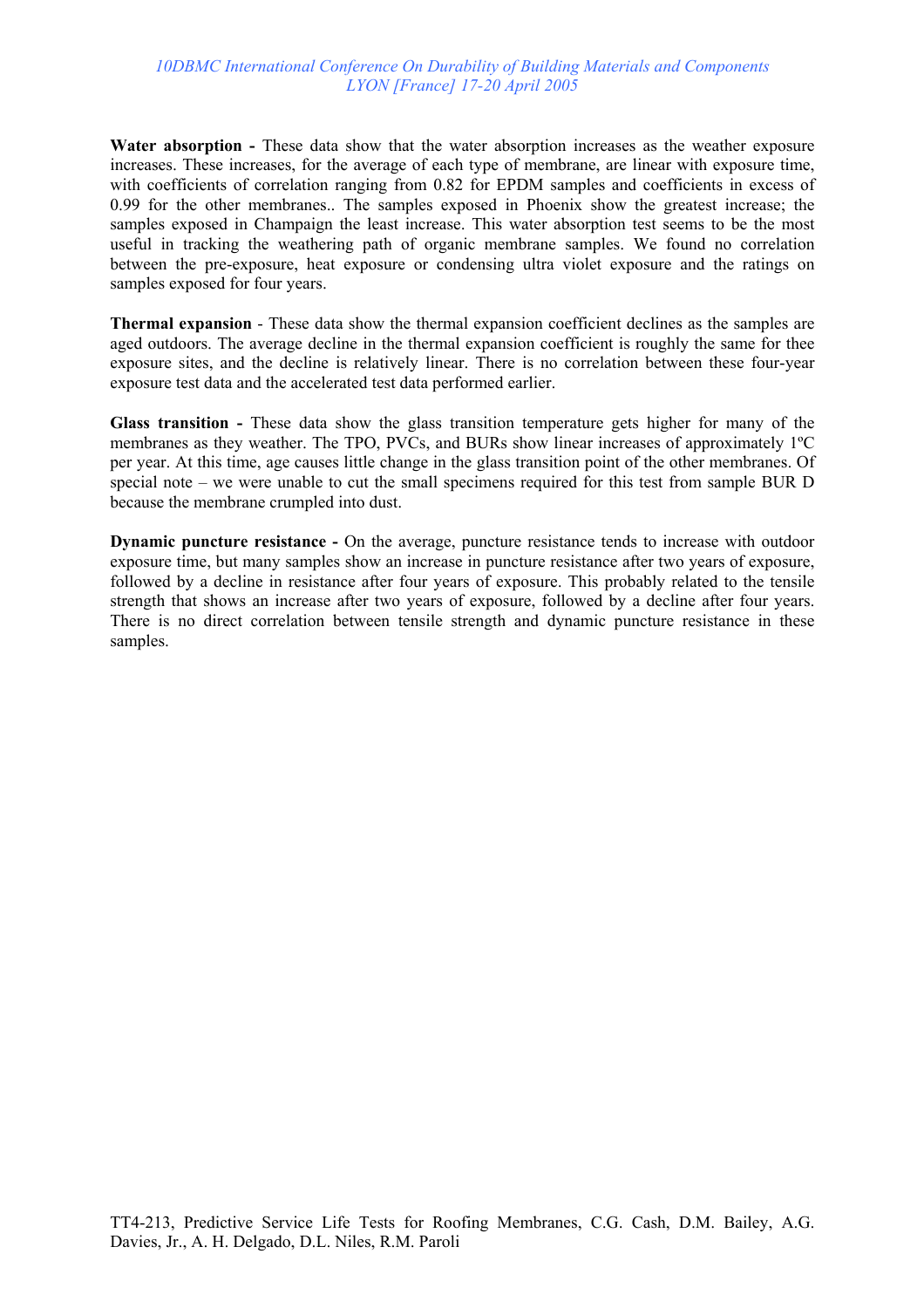## **CONCLUSIONS**

The following conclusions are preliminary; they may be modified by the additional data obtained from the samples after six years of exposure.

- Neither the unexposed, heat nor UV rankings adequately predicted the rankings of the samples after four years of outdoor exposure.
- The water absorption test appears to be very useful in tracking weather exposure in any of the samples under test. The average water the samples absorbed increased as the outdoor exposure time increased at each location.
- The BUR samples faired very poorly in these ratings, probably due to the lack of gravel or other protective coating on the samples to shield them from the weather.

These rankings are based solely on the change in physical properties measured and may not reflect the long-term weather performance of these products.

#### **Acknowledgements**

The following organizations donated materials, time, or money to support this study: The authors gratefully appreciate this industry wide effort.

- Bondcote Roofing Systems
- Carlisle Syntec Inc.
- Celotex Corporation
- Chemical Fabrics and Films Association Inc.
- Firestone Building Products
- GAF Materials Company
- Johns Manville International
- JPS Elastomerics, Company
- National Research Council of Canada
- Performance Roofing Systems
- Polyglass, USA
- Sarnafil, Inc.
- Simpson Gumpertz & Heger Inc.
- Tamko Roofing Products
- US Army Corps of Engineers Engineering Research and Development Center

#### **REFERENCES**

Bailey, DM, CG Cash and AG Davies Jr., "Predictive Service Life Tests for Roofing Membranes – Phase II Investigation of Accelerated Aging Tests for Tracking Degradation of Roofing Membrane Materials," USACERL TR-01, April 2002.

Bailey, DM., CG Cash and AG Davies Jr., "Update: Service Life Test for Roofing Membranes*," Roofing Research and Standards Development: 5th Volume, ASTM STP 1451,* W.J. Rossiter and T.J. Wallace, Eds., ASTM International, West Conshohocken, PA, 2003.

Cash, CG and DM Bailey, "Predictive Service Life Tests for Roofing Membranes, Phase 1" USACERL Interim Report FM-94/03, December 1993.

TT4-213, Predictive Service Life Tests for Roofing Membranes, C.G. Cash, D.M. Bailey, A.G. Davies, Jr., A. H. Delgado, D.L. Niles, R.M. Paroli